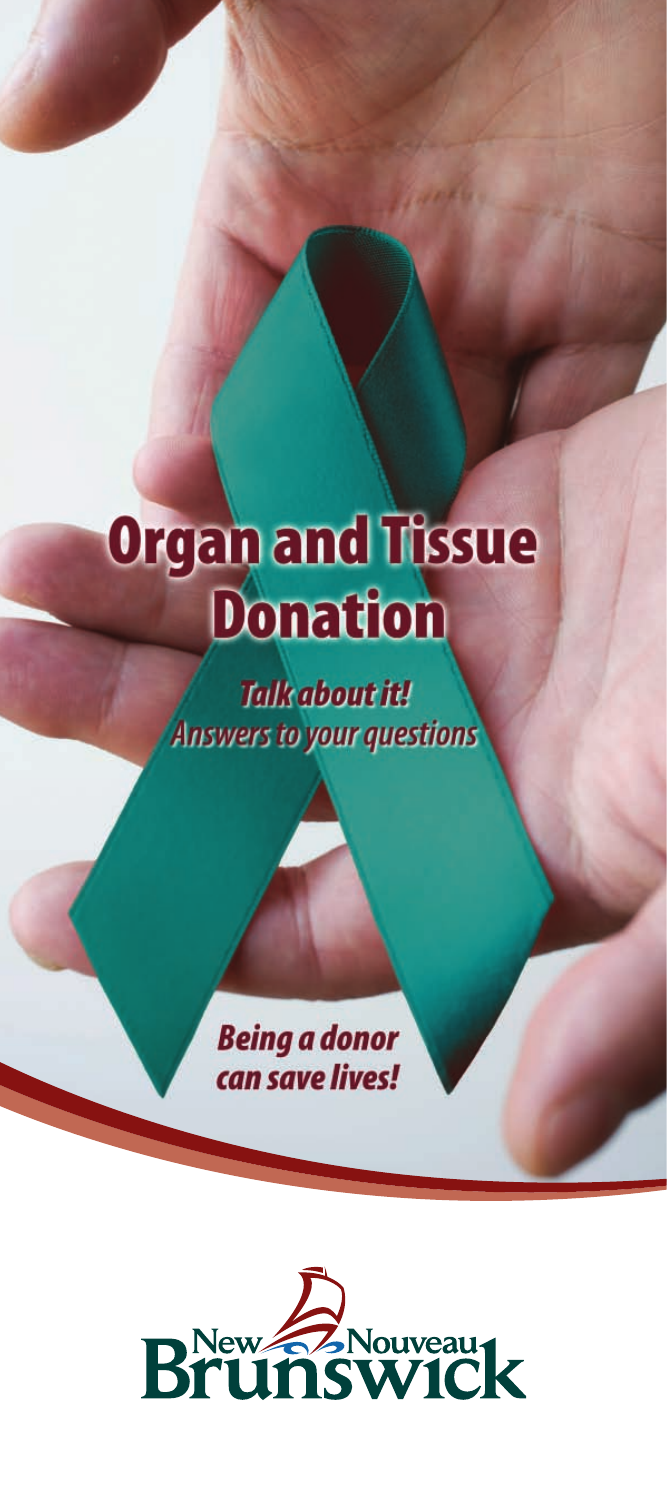Many people in New Brunswick are waiting to hear that organs have been found which could restore them to full and active lives. Many others are waiting for a tissue transplant. There is a critical shortage of organs and tissues for transplant, so most of these people can only wait and hope.

Organ and tissue transplants are no longer experimental. Medical and drug research as well as advances in surgical techniques have brought us to the point where transplantation is a common practice. This brochure will answer organ and tissue donation questions you may have.

#### **How can I be a donor?**

If you would like to be an organ and tissue donor, it is important to make a commitment. Tell those closest to you about your decision. You can indicate your intent to be a donor by checking the appropriate box and signing your Medicare renewal form. New Medicare cards will have your wishes about donation clearly displayed on the card. If you wish to indicate your intent to be a donor before renewing your card, please contact Service New Brunswick.

## **Who can be a donor?**

Anyone can donate organs and tissues. The medical suitability of the organs and tissues is determined by trained health professionals *after* a donor's death.

### **Can a person be too old to donate?**

Although there are age restrictions for certain organs and tissues, you should not let age stand in the way of your commitment to be a donor.

#### **Will everything be done to save my life?**

Yes. Medical personnel always do everything possible to save the life of a patient. Organ donation is not considered until neurological death has been declared by two physicians who are not involved with the Transplant Program. There are rigorous criteria for determining neurological death.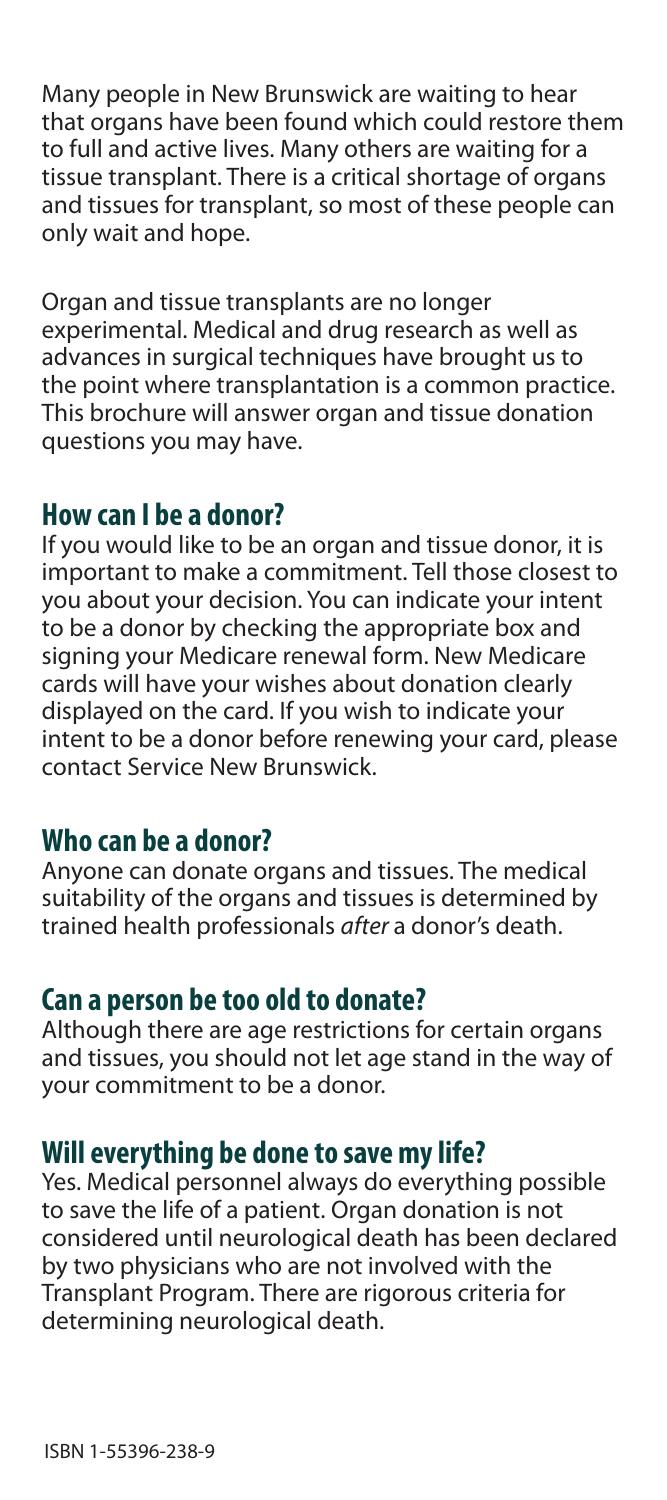# **What is neurological death?**

Death and neurological death are the same: the irreversible cessation of all brain functions. Once neurological death occurs, it is only a matter of time before the heart and other vital organs stop functioning.

# **Can my next of kin make a decision for me?**

Under the Human Tissue Gift Act (April 2005) all people who die in hospitals are considered potential organ and/or tissue donors. If your wishes have not been recorded, your family will be asked to consent to donation.

# **Can my next of kin withhold permission even if I have registered to be a donor?**

Under the Human Tissue Gift Act, the person entitled to consent will be approached by a health professional when death has occurred or is imminent for donation. He or she will be discouraged from overriding your wishes, if known.

# **What happens to my body after the organs and tissues have been removed?**

Organ and tissue retrieval is a careful surgical procedure that leaves no visible disfigurement. After organs and tissues have been removed, the body is returned to the family for funeral arrangements.

## **Will my donation remain confidential?**

The NB Organ and Tissue Procurement Program's mandate ensures complete confidentiality for the donor. Unless the family releases the information or it is legally required, only the immediate family need know about the donation.

## **Can children be donors?**

Parents or guardians can give consent for organ and tissue donation by children.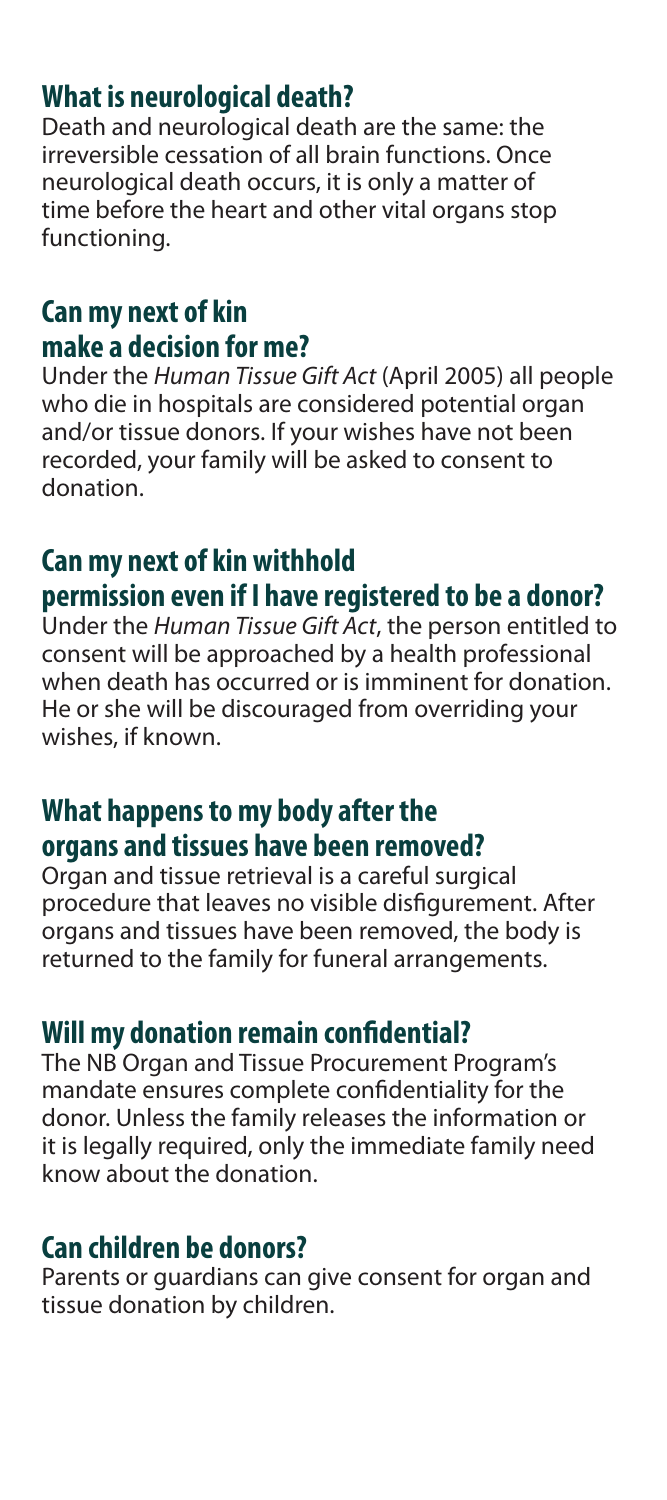# **What is the view of religious groups on organ and tissue donation?**

Most religious groups support the concept on the basis that organ and tissue donation is a life giving or life enhancing gift to another individual.

### **How successful are transplants?**

There have been tremendous advances in recent years. Most transplant recipients return to useful and productive lives.

# **If I donate my whole body to a medical school, can I still be an organ and tissue donor?**

No. In this case, only the eyes can be used for transplantation purposes.

# **Organs and tissues most frequently needed**

**Eyes**: For people with corneal disease or injury, eyes are desperately needed to restore sight. The procedure has a 95% success rate.

Hearts: Many people of all ages suffer from serious heart disorders. For them, heart transplants are the only hope of survival. For others, quality of life can be greatly improved with the implantation of a heart valve.

Kidneys: People who suffer from kidney failure can be kept alive with dialysis. However, the dialysis cannot completely replace kidney function, and their diet and lifestyle are severely restricted. Kidney transplantation allows recipients to lead full and healthy lives and, in most cases, is successful.

**Liver**: Certain irreversible liver conditions mean death for the patient, but liver transplantation gives new hope. Although the procedure is delicate, statistics indicate it is successful.

**Lungs**: When a patient has severe life-threatening respiratory problems, lung transplants are carried out. Sometimes a lung and a heart transplant are performed at the same time.